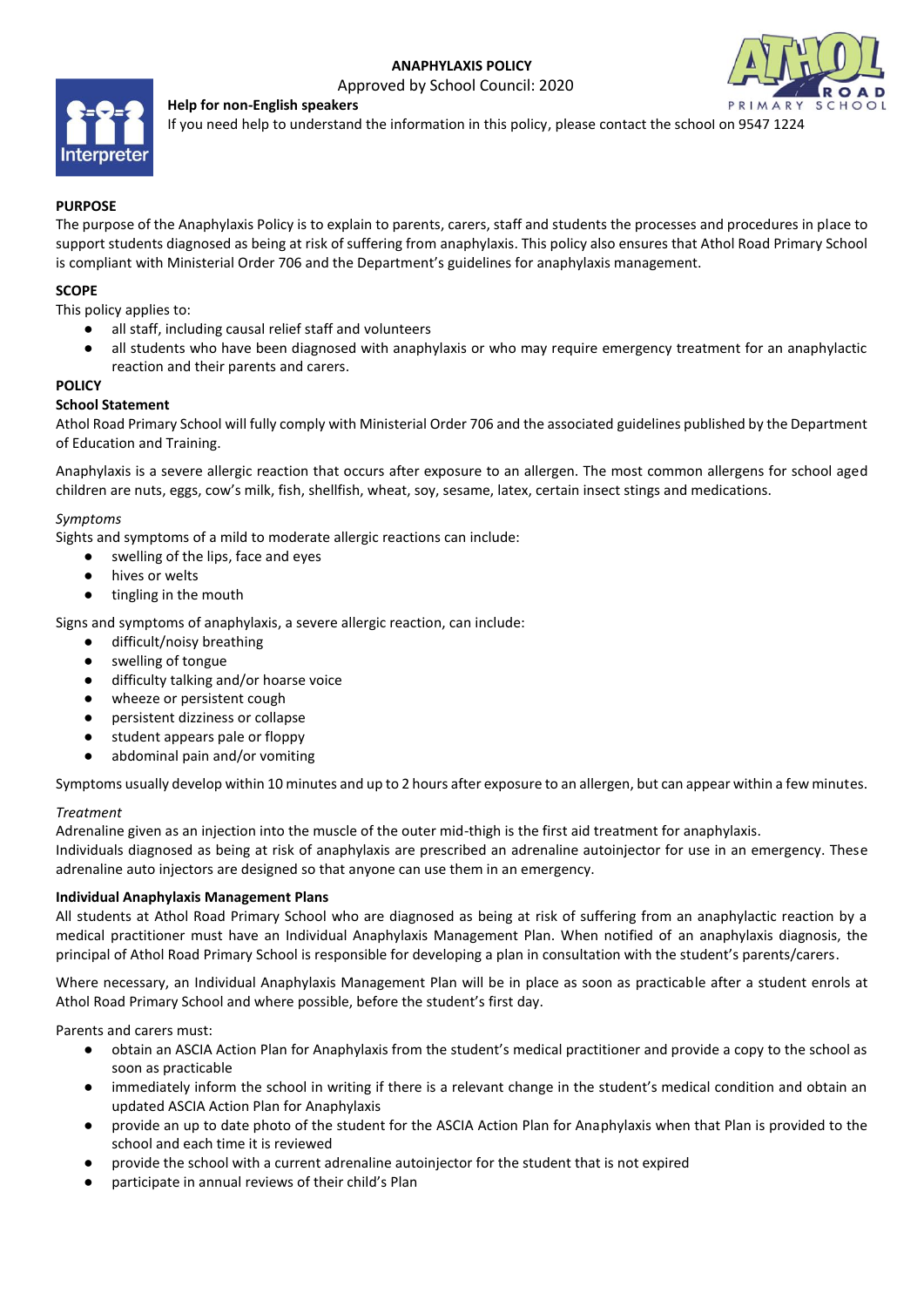Each student's Individual Anaphylaxis Management Plan must include:

- information about the student's medical condition that relates to allergy and the potential for anaphylactic reaction, including the type of allergies the student has
- information about the signs or symptoms the student might exhibit in the event of an allergic reaction based on a written diagnosis from a medical practitioner
- strategies to minimise the risk of exposure to known allergens while the student is under the care or supervision of school staff, including in the school yard, at camps and excursions, or at special events conducted, organised or attended by the school
- the name of the person(s) responsible for implementing the risk minimisation strategies which have been identified in the Plan
- information about where the student's medication will be stored
- the student's emergency contact details
- an up-to-date ASCIA Action Plan for Anaphylaxis completed by the student's medical practitioner.

## *Review and updates to Individual Anaphylaxis Plans*

A student's Individual Anaphylaxis Plan will be reviewed and updated on an annual basis in consultation with the student's parents/carers. The plan will also be reviewed and, where necessary, updated in the following circumstances:

- as soon as practicable after the student has an anaphylactic reaction at school
- if the student's medical condition, insofar as it relates to allergy and the potential for anaphylactic reaction, changes
- when the student is participating in an off-site activity, including camps and excursions, or at special events including fetes and concerts.

Our school may also consider updating a student's Individual Anaphylaxis Management Plan if there is an identified and significant increase in the student's potential risk of exposure to allergens at school.

#### **Location of plans and adrenaline auto injectors**

A copy of each student's Individual Anaphylaxis Management Plan will be stored with their ASCIA Action Plan for Anaphylaxis in the staffroom together with the student's adrenaline autoinjector. Adrenaline auto injectors must be labelled with the student's name.

#### **Risk Minimisation Strategies**

To reduce the risk of a student suffering from an anaphylactic reaction at Athol Road Primary School, the following strategies have been put in place:

- staff and students are regularly reminded to wash their hands after eating
- students are discouraged from sharing food
- garbage bins at school are to remain covered with lids to reduce the risk of attracting insects
- gloves must be worn when picking up papers or rubbish in the playground
- school canteen staff are trained in appropriate food handling to reduce the risk of cross-contamination
- year groups will be informed of allergens that must be avoided in advance of class parties, events or birthdays
- a general use EpiPen will be stored in the staffroom and in the yard duty bag for ease of access

#### **Adrenaline auto injectors for general use**

Athol Road Primary School will maintain a supply of adrenaline auto injectors for general use, as a back-up to those provided by parents and carers for specific students, and also for students who may suffer from a first time reaction at school.

Adrenaline auto injectors for general use will be stored in the staffroom and labelled "general use"

The principal is responsible for arranging the purchase of adrenaline auto-injectors for general use, and will consider:

- the number of students enrolled at Athol Road Primary School at risk of anaphylaxis
- the accessibility of adrenaline auto-injectors supplied by parents
- the availability of a sufficient supply of auto-adrenaline injectors for general use in different locations at the school, as well as at camps, excursions and events
- the limited life span of adrenaline auto-injectors, and the need for general use adrenaline auto-injectors to be replaced when used or prior to expiry.

#### **Emergency Response**

In the event of an anaphylactic reaction, the emergency response procedures in this policy must be followed, together with the school's general first aid procedures, emergency response procedures and the student's Individual Anaphylaxis Management Plan.

A complete and up to date list of students identified as being at risk of anaphylaxis is maintained by the Assistant Principal and stored in the staffroom. For camps, excursions and special events, a designated staff member will be responsible for maintaining a list of students at risk of anaphylaxis attending the special event, together with their Individual Anaphylaxis Management Plans and adrenaline auto injectors, where appropriate.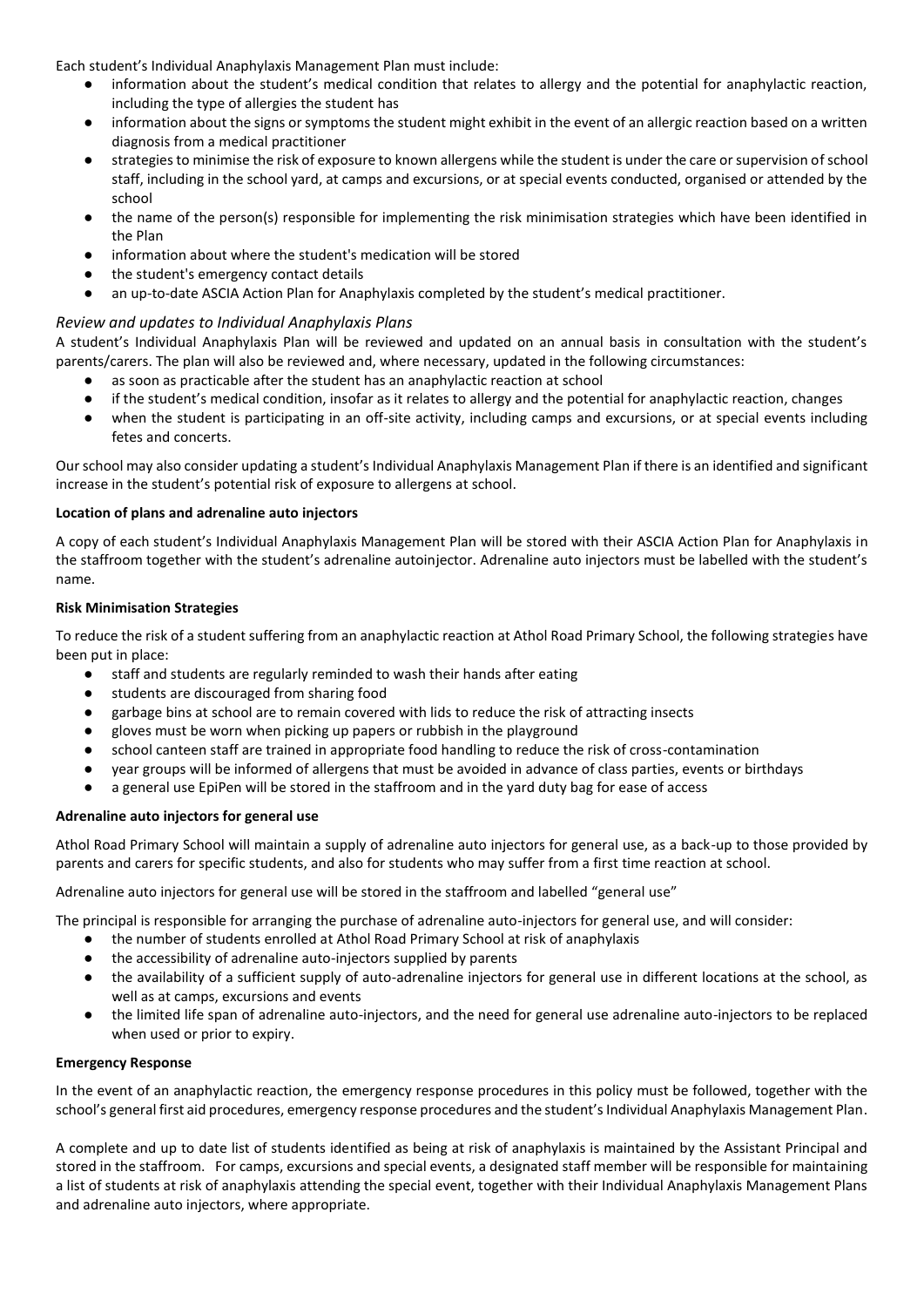If a student experiences an anaphylactic reaction at school or during a school activity, school staff must:

| <b>Step</b> | <b>Action</b>                                                                                                                                                                                                                                                                                                                                                                                                                                                                                                                                                                                                                                         |  |
|-------------|-------------------------------------------------------------------------------------------------------------------------------------------------------------------------------------------------------------------------------------------------------------------------------------------------------------------------------------------------------------------------------------------------------------------------------------------------------------------------------------------------------------------------------------------------------------------------------------------------------------------------------------------------------|--|
| 1.          | Lay the person flat<br>$\bullet$<br>Do not allow them to stand or walk<br>$\bullet$<br>If breathing is difficult, allow them to sit<br>$\bullet$<br>Be calm and reassuring<br>$\bullet$<br>Do not leave them alone<br>$\bullet$<br>Seek assistance from another staff member or reliable student to locate the student's<br>$\bullet$<br>adrenaline auto injector or the school's general use auto injector, and the student's<br>Individual Anaphylaxis Management Plan, stored in the staffroom<br>If the student's plan is not immediately available, or they appear to be experiencing a first<br>$\bullet$<br>time reaction, follow steps 2 to 5 |  |
| 2.          | Administer an EpiPen or EpiPen Junior (if the student is under 20kg)<br>Remove from plastic container<br>$\bullet$<br>Form a fist around the EpiPen and pull of the blue safety release (cap)<br>$\bullet$<br>Place orange end against the student's outer mid-thigh (with or without clothing)<br>$\bullet$<br>Push down hard until a click is heard or felt and hold in place for 3 seconds<br>$\bullet$<br>Remove EpiPen<br>$\bullet$<br>Note the time the EpiPen is administered<br>$\bullet$<br>Retain the used EpiPen to be handed to ambulance paramedics along with the time of<br>$\bullet$<br>administration                                |  |
| 3.          | Call an ambulance (000)                                                                                                                                                                                                                                                                                                                                                                                                                                                                                                                                                                                                                               |  |
| 4.          | If there is no improvement or severe symptoms progress (as described in the ASCIA Action Plan<br>for Anaphylaxis), further adrenaline doses may be administered every five minutes, if other<br>adrenaline auto injectors are available.                                                                                                                                                                                                                                                                                                                                                                                                              |  |
| 5.          | Contact the student's emergency contacts.                                                                                                                                                                                                                                                                                                                                                                                                                                                                                                                                                                                                             |  |

If a student appears to be having a severe allergic reaction, but has not been previously diagnosed with an allergy or being at risk of anaphylaxis, school staff should follow steps 2 – 5 as above.

Note: If in doubt, it is better to use an adrenaline auto injector than not use it, even if in hindsight the reaction is not anaphylaxis. Under-treatment of anaphylaxis is more harmful and potentially life threatening than over treatment of a mild to moderate allergic reaction. Refer to page 41 of the [Anaphylaxis Guidelines.](http://www.education.vic.gov.au/school/teachers/health/pages/anaphylaxisschl.aspx)

# **Communication Plan**

This policy will be available on the Athol Road Primary School website so that parents and other members of the school community can easily access information about Athol Road Primary School anaphylaxis management procedures. The parents and carers of students who are enrolled at Athol Road Primary School and are identified as being at risk of anaphylaxis will also be provided with a copy of this policy.

The Assistant Principal is responsible for ensuring that all relevant staff, including casual relief staff and volunteers are aware of this policy and Athol Road Primary School's procedures for anaphylaxis management. Casual relief staff and volunteers who are responsible for the care and/or supervision of students who are identified as being at risk of anaphylaxis will also receive a verbal briefing on this policy.

# **Staff training**

The Principal will ensure that the following school staff are appropriately trained in anaphylaxis management:

- School staff who conduct classes attended by students who are at risk of anaphylaxis
- School staff who conduct specialist classes, canteen staff, administration staff, first aiders and any other member of school staff as required by the Principal based on a risk assessment.

Staff who are required to undertake training must have completed:

- an approved face-to-face anaphylaxis management training course in the last three years, or
- an approved online anaphylaxis management training course in the last two years.